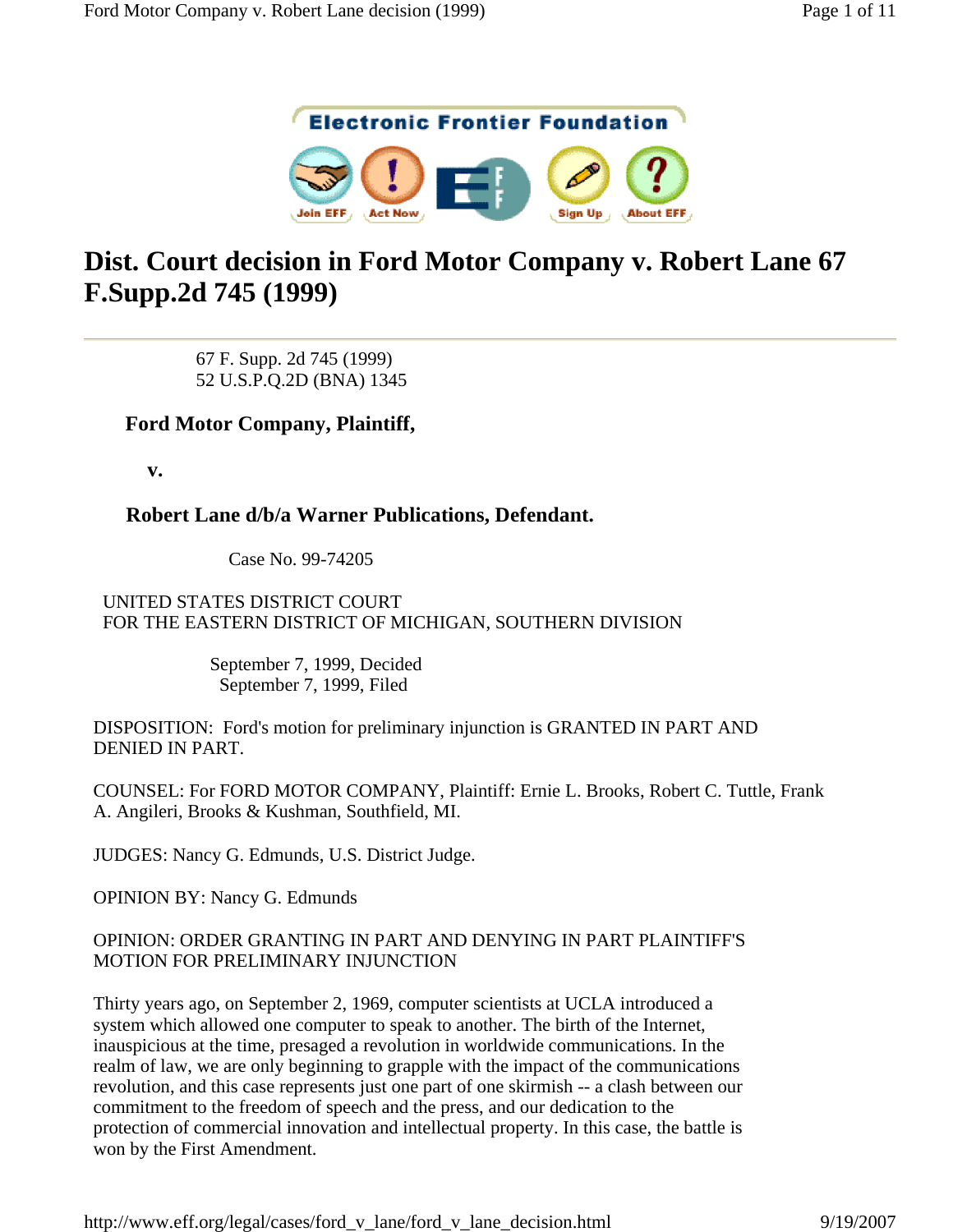This matter is before the Court on Plaintiff's Motion for a Preliminary Injunction. n1 Although Defendant has stipulated to certain provisions of the injunction, including a prohibition on the infringing publication of copyrighted materials, Defendant challenges the provision which would enjoin him from using, copying, or disclosing any internal document of Ford Motor Company (including information contained therein). Plaintiff also seeks to enjoin Defendant from using Ford's logo on his website. For the reasons set forth below, this Court finds that, although Ford has presented substantial evidence to support its claim that Lane violated the Michigan Uniform Trade Secrets Act, an injunction restraining Defendant's publication of Ford's trade secrets would constitute an invalid prior restraint of free speech in violation of the First Amendment. Thus, Plaintiffs motion for a preliminary injunction enjoining Defendant's use, copying, or disclosing of Plaintiffs internal documents is DENIED.

- - - - - - - - - - - - - - - - - -Footnotes- - - - - - - - - - - - - - - - - -

n1 A Temporary Restraining Order was issued by the presiding judge, in this Court's absence, on August 25, 1999.

- - - - - - - - - - - - - - - - - - End Footnotes - - - - - - - - - - - - - - - - -

## **I. Facts**

Plaintiff, Ford Motor Company, is an internationally-known automobile manufacturer. Ford closely guards its strategic, marketing, and product development plans. These plans are "trade secrets," which include program structures and vehicle cycle plans, engineering data, profitability and pricing data, and blueprints for manufacturing vehicles and their parts. Also, Ford owns numerous copyrights in material "made for hire" under the Copyright Act. In addition, Ford owns over 100 trademark registrations for the name "FORD," including the widely recognized stylized version of the name "FORD" (cursive font) and the "FORD OVAL" mark (cursive font inside a blue oval). The FORD mark has been in use since 1895.

Defendant, Robert Lane, is a student. Doing business as Warner Publications, he publishes a website with the domain name "blueovalnews.com," formerly "fordworldnews.com." The website publishes information about Ford and its products on the Internet, and has featured the Ford blue oval mark. Affidavit of Nancy Oatley, Ex. A. Some time prior to the events at issue in this case, Lane applied for and received authorization to access Ford's press release website. Transcript of Aug. 30, 1999 hearing at 36 [hereinafter cited as "Tr. at ].

In the fall of 1998, Ford became aware of Lane's website, which then operated under the domain name fordworldnews.com. Ford objected to Lane's use of the name "Ford" as part of the domain name and blocked Lane's access to Ford's press release website. In response, Lane wrote Ford a letter, dated October 30, 1998, in which Lane advised Ford that he possessed several "sensitive" photographs, including one of the upcoming Ford Thunderbird, which purportedly were provided to Lane by one of Ford's employees. Affidavit of Donald Aiken, Ex. B. The photos allegedly showed pictures of Ford products that were confidential and had not been released to the public. In a letter dated November 3, 1998, Lane threatened to publish materials on his website that Ford would find "disturbing." Id., Ex C. In both letters, Lane threatened to encourage Ford employees to disclose confidential information. Id., Ex B & C. Ford met with Lane and requested that Lane obtain Ford's approval prior to posting any Ford documents on the Internet. Lane agreed to do so. Tr. at 20.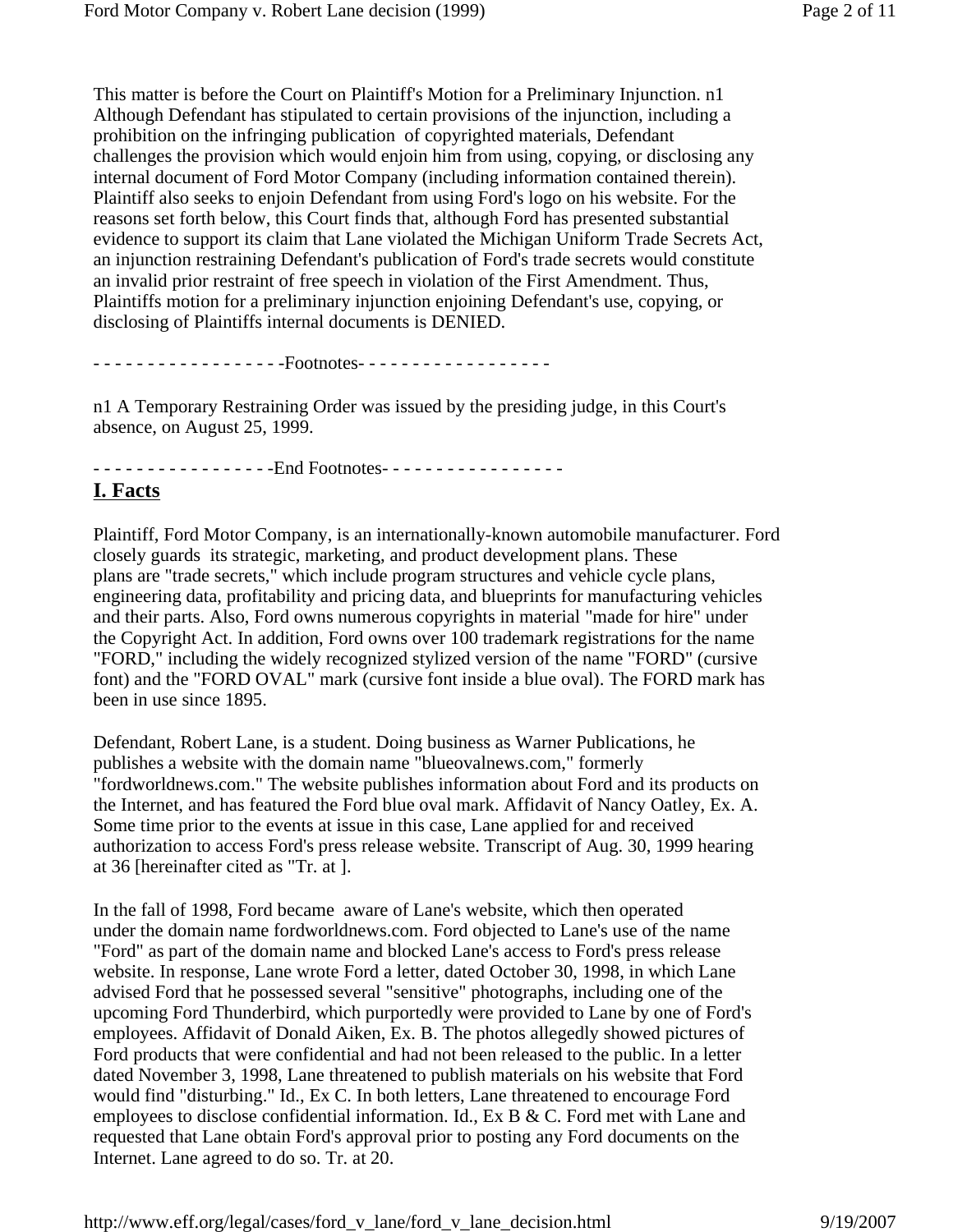Lane later changed his mind. On July 13, 1998, Lane posted an article on his website discussing and quoting from confidential documents that Lane received from an anonymous source relating to quality issues concerning the Ford Mustang Cobra engine. Tr. at 39-41, Defendant's Ex. 2. On July 27, 1999, Lane published information from another document that Lane received from an anonymous source, a document entitled "Powertrain Council Strategy & Focus." This was an internal Ford memo containing Ford's strategies relating to fuel economy, vehicle emissions through the year 2010, and powertrain technology advances. See Tr. at 43. Lane also published a Ford engineering blueprint on his site, and stated that he planned to offer other blueprints for sale. Affidavit of Nancy Oatley, Ex. J. In addition, Lane stated that he possessed other confidential Ford documents. When Ford advised Lane that the Company intended to file a lawsuit and to seek an injunction against him, Lane responded by posting approximately forty Ford documents online, including materials with high competitive sensitivity. Ford's Motion for Preliminary Injunction, Ex. A.

Lane testified that he did not know the identity of anyone who provided him with the confidential Ford information that he wrote about and posted verbatim on his website. n2 These anonymous sources, likely former and current Ford employees, gave Ford documents to Lane by delivering them to his house or to his truck or by using the U.S. mail. Tr. at 47. Lane was aware of the confidential nature of the Ford documents that he published. Tr. at 17-20 & 57-58; Affidavit of Daniel Stock. Ford representatives informed Lane that Ford employees are bound by a confidentiality agreement. n3 Tr. at 18-19. Lane testified that, with respect to some of the documents, he knew that the Ford employees who gave them to him were breaching their duty to Ford. Tr. at 18. Further, many of the documents were marked "confidential," "property of Ford," "proprietary," or "copyright protected." Tr. at 17; Affidavit of Richard Baker (power train document marked "confidential"). In addition, Lane acknowledged the confidential nature of the Ford documents when he wrote on his website, "Ford must take steps to make sure that from the design state until the time of market -- their products undergo the utmost of secrecy. The whole reason behind all of this secrecy? To maintain a competitive advantage." Affidavit of Nancy Oatley, Ex. L.

- - - - - - - - - - - - - - - - - -Footnotes- - - - - - - - - - - - - - - - - -

n2 Lane also received confidential information which was distributed at a meeting of the Ford Team Mustang on June 18, 1999. Lane testified that he was invited to the meeting by a member of the Southeast Michigan Mustang Owner's Association, an organization composed of Mustang vehicle owners that is not affiliated with Ford. Lane wrote on his website that he "crashed" the meeting. In any event, it is undisputed that no one from Ford invited Lane to attend the Team Mustang meeting. Lane published the confidential agenda that he obtained from the Ford Team Mustang meeting. Affidavit of Nancy Oatley, Ex. H.

n3 The standard employment agreement signed by Ford employees provides, "I recognize and agree that papers, records and plans generated by me or others for my employer are my employer's property and I am not to make any unauthorized disclosure or retain copies of them." Motion for Temporary Restraining Order, Ex. 2. Ford employees are also bound by Ford Directive C-I 10 which provides:

Ford develops and acquires substantial amounts of information and makes that information available to its employees for use in their work. This information, which may be embodied in documents, electronic data or other forms, is a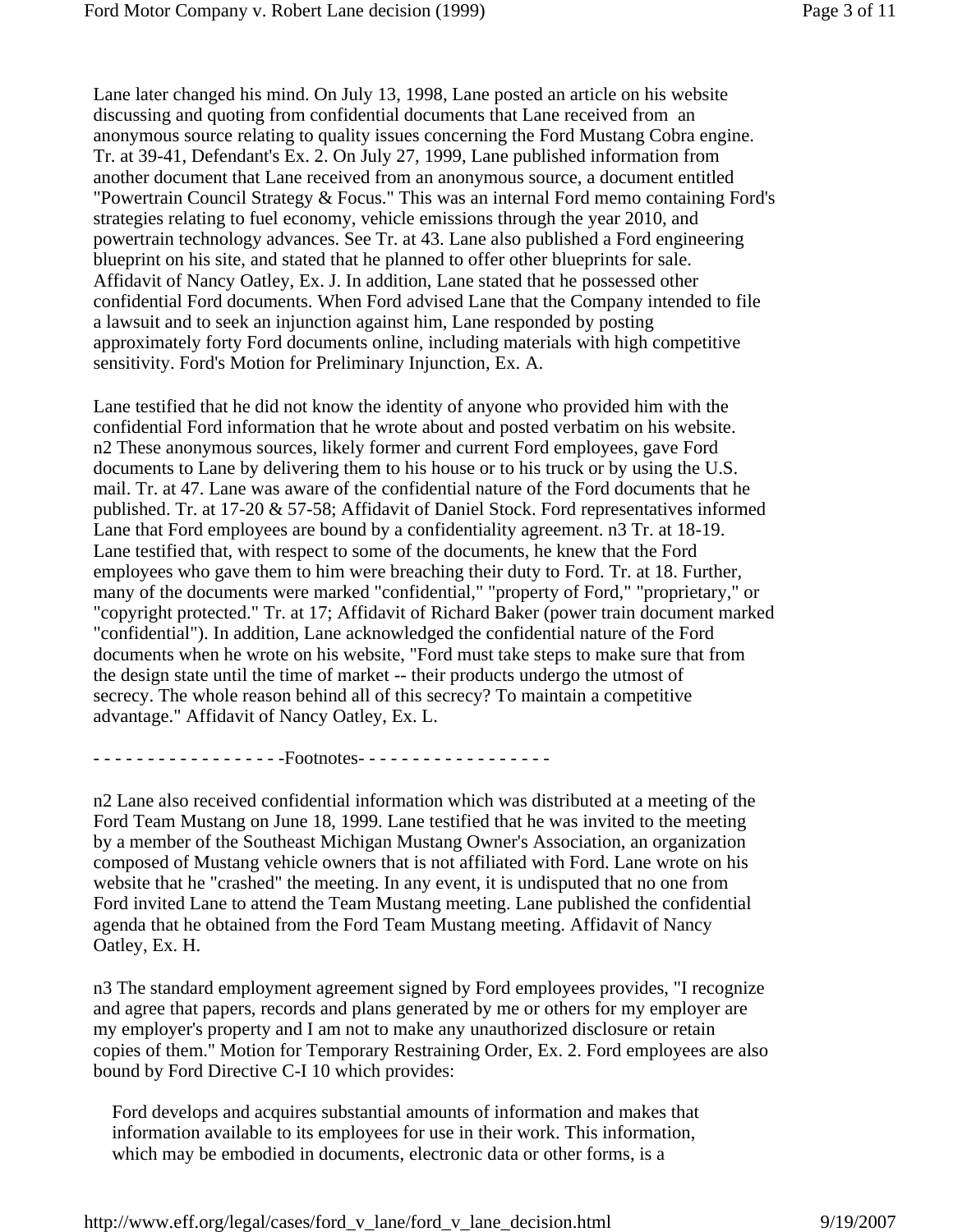valuable asset and belongs to Ford Unauthorized disclosure of Ford's information can damage Ford's competitive position and reputation. In no case should an employee make such unauthorized disclosure, use it for their personal benefit, or keep it beyond their term of employment without express permission.

Id., Ex. 1. Ford's Standards of Corporate Conduct manual also states, "Every employee is obligated to maintain the confidentiality of Ford's business information. This obligation survives even after your employment with Ford ends... ." Id., Ex 3.

- - - - - - - - - - - - - - - - - - End Footnotes - - - - - - - - - - - - - - - - -

Because of Lane's publishing activities, on August 25, 1999, Ford Motor Company filed a Complaint and a Motion for a Temporary Restraining Order against him. The Complaint alleges copyright infringement, statutory conversion, intentional interference with contractual relations, misappropriation of trade secrets, misappropriation, trademark infringement, and unfair competition. Ford alleges that Lane posted copyrighted material, and that Lane's use of the Ford logo gives the impression that Ford sponsors or authorizes Lane's website. Ford also alleges that Lane solicited and received trade secrets that were misappropriated; that is, Ford employees gave the trade secrets to Lane in breach of their confidentiality agreements with Ford.

On August 25, 1999, the Court issued a Temporary Restraining Order, which provides as follows:

Robert Lane . . . [is] enjoined and ordered as follows:

A. Defendant is restrained from destroying, despoiling or electronically deleting or erasing documents in his possession originated by or for Ford Motor Company.

B. Defendant is ordered to file with the Court, and serve upon Ford Motor Company, within ten  $(10)$  days, a sworn statement  $(1)$  identifying  $[*9]$  with particularity all documents within his possession, custody or control which were originated by or for Ford Motor Company, (2) the source (by name or description) of each document, and (3) provide details as to how defendant Robert Lane acquired each document.

C. Defendant is restrained from (1) using, copying or disclosing any internal document of Ford Motor Company (including the information contained therein), (2) committing any acts of infringement of Ford Motor Company's copyrights, including unpublished works known by defendant Robert Lane to have been prepared by a Ford Motor Company employee within the scope of his or her employment, or specially ordered or commissioned by Ford Motor Company, if not an employee, (3) interfering with Ford's contractual relationship with its employees by soliciting Ford employees to provide Ford trade secrets or other confidential information.

(emphasis added). The Court deleted from Ford's proposed temporary restraining order language restraining Lane from "using any of Ford Motor Company's trademarks ("Ford," the "Ford Oval" mark, the "Blue Oval" design mark, and the "Blue Oval" word mark) in a

http://www.eff.org/legal/cases/ford\_v\_lane/ford\_v\_lane\_decision.html 9/19/2007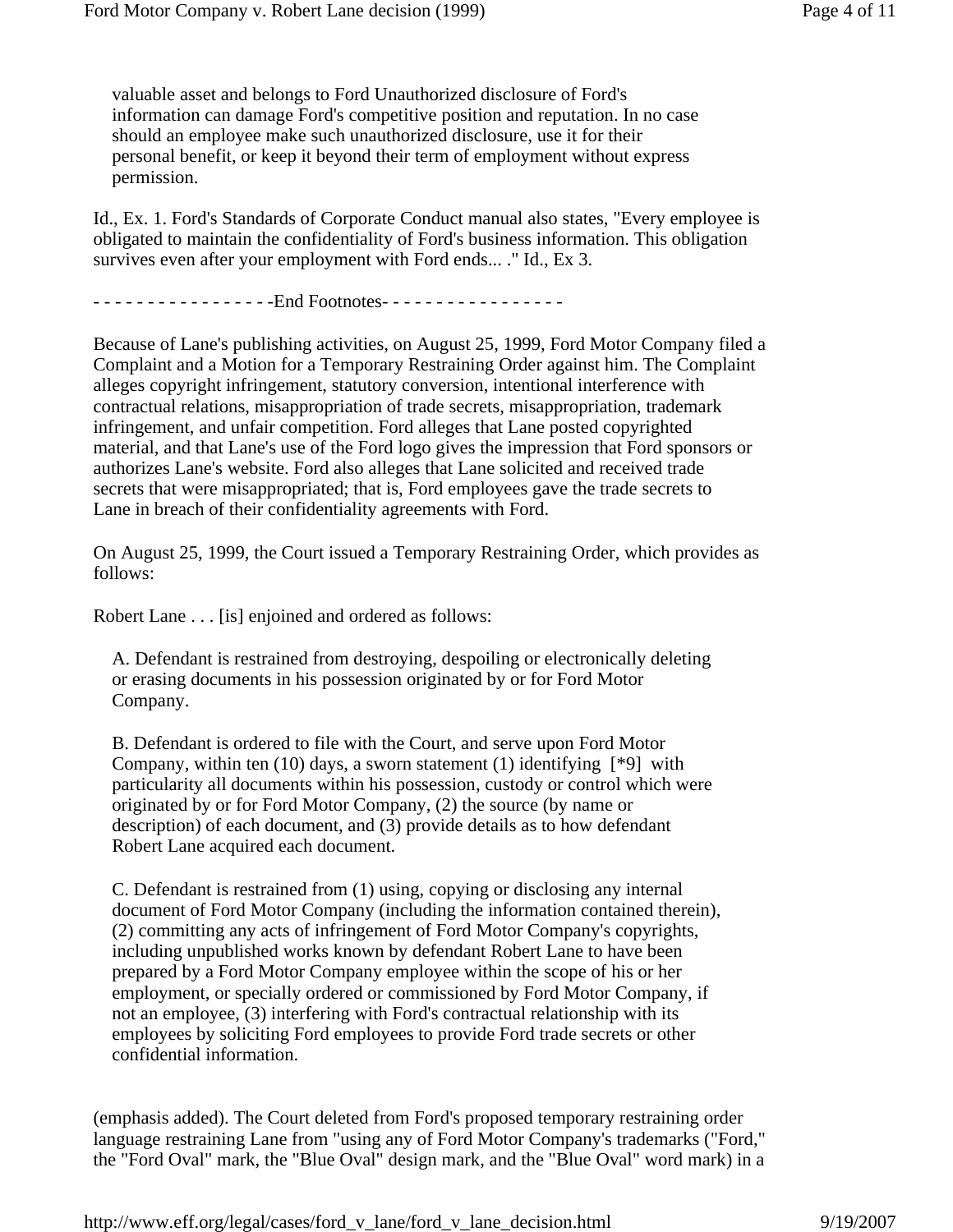manner likely to cause confusion, mistake or deception as to the Ford Motor Company's affiliation, connection, or association with defendant Robert Lane." The Court also ordered the Defendant to show cause why the Temporary Restraining Order should not be entered as a preliminary injunction. Ford subsequently filed a motion seeking such relief.

Lane filed a response to the order to show cause and to Ford's motion for preliminary injunction. In the response, Lane agreed to the entry of the preliminary injunction in the same form as the temporary restraining order, except with respect to section C1, highlighted above.

# **II. Standard for Preliminary Injunction**

The availability of injunctive relief is a procedural question that is governed by federal law. Southern Milk Sales, Inc. v. Martin, 924 F.2d 98 (6th Cir. 1991). The Sixth Circuit has held that a court generally must consider four factors in deciding whether to issue a TRO or preliminary injunction:

(1) whether the movant has shown a strong or substantial likelihood of success on the merits;

(2) whether the movant has demonstrated irreparable injury;

(3) whether the issuance of a preliminary injunction would cause substantial [\*11] harm to others; and

(4) whether the public interest is served by the issuance of an injunction.

Rock and Roll Hall of Fame v. Gentile Productions, 134 F.3d 749, 753 (6th Cir. 1998); see also Parker v. United States Dept. of Agriculture, 879 F.2d 1362, 1367 (6th Cir. 1989). In cases involving prior restraint of pure speech, however, the Court is directed to consider whether publication "threaten[s] an interest more fundamental than the First Amendment itself and to forego the prerequisites from the realm of "everyday resolution of civil disputes governed by the Federal Rules." Procter & Gamble Co. v. Bankers Trust Co., 78 F.3d 219, 227 (6th Cir. 1996). Only if a plaintiff can meet this substantially higher standard can a court issue an injunction prohibiting publication of pure speech. Id.

## **III. Analysis**

#### **A. Misappropriation of Trade Secrets and the Prior Restraint Doctrine**

Our legislatures have passed trade secret laws to encourage both business ethics and innovation. Such laws enable businesses to enter into good faith transactions, form stable relationships, and share confidential information, [\*12] which in turn assists in product development. Also, trade secret laws encourage research and development by supplementing the patent system and supporting innovators who seek to retain the value of their discoveries. Further, trade secret laws punish industrial espionage and deny competitors an advantage they have obtained by unfair means. See Kewanee Oil Co. v. Bicron Corp., 416 U.S. 470, 481-82, 40 L. Ed. 2d 315, 94 S. Ct. 1879 (1974).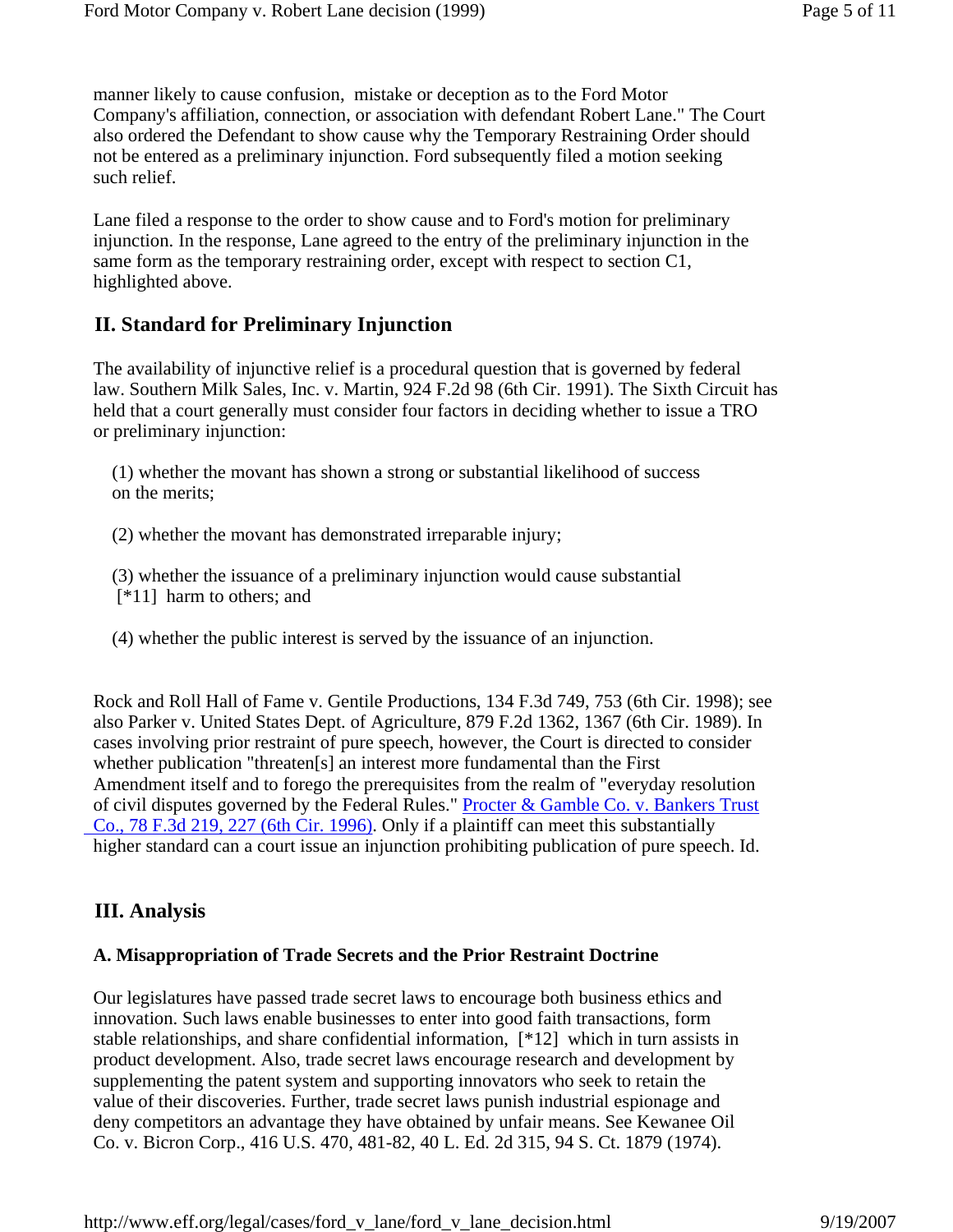Count IV of Ford's Complaint alleges that Lane violated the Michigan Uniform Trade Secrets Act, Mich. Comp. Laws Ann. § 445.1901-1910 (the "Act"). The Act provides that actual or threatened misappropriation of trade secrets n4 may be enjoined. Id. § 445.1903(1). Section 445.1902(b) of the Act defines "misappropriation" as:

(i) Acquisition of a trade secret of another by a person who knows or has reason to know that the trade secret was acquired by improper means, or

(ii) Disclosure or use of a trade secret of another without express or implied consent by a person who did I or more of the following:

(A) Used improper means n5 to acquire knowledge of the trade secret.

(B) At the time of disclosure [\*13] or use, knew or had reason to know that his or her knowledge of the trade secret was derived from or through a person who had utilized improper means to acquire it, acquired under circumstances giving rise to a duty to maintain its secrecy or limit its use, or derived from or through a person who owed a duty to the person to maintain its secrecy or limit its use.

(C) Before a material change of his or her position, knew or had reason to know that it was a trade secret and that knowledge of it had been acquired by accident or mistake.

Id. § 445.1902(b) (emphasis added). Ford alleges that Lane violated section  $1902(b)(ii)(A)$  & (B) because at the time Lane published Ford's trade secrets he used improper means to acquire knowledge of the trade secret, or he knew or had reason to know that his knowledge of the trade secret was derived from or through a person who had utilized improper means to acquire it, acquired it under circumstances giving rise to a duty to maintain its secrecy or limit its use, or it derived from or through a person who owed a duty to the person to maintain its secrecy or limit its use. For example, under the Act Lane misappropriated trade secrets if, when he published the trade secrets, he had reason to know that the employees who provided him with the trade secrets were in breach of their duty to Ford not to disclose the information.

- - - - - - - - - - - - - - - - - -Footnotes- - - - - - - - - - - - - - - - - -

n4 The Act defines "trade secret" to mean "information, including a formula, pattern, compilation, program, device, method, technique, or process, that is both of the following: (i) Derives independent economic value, actual or potential, from not being generally known to and not being readily ascertainable by proper means by, other persons who can obtain economic value from its disclosure or use. (ii) Is the subject of efforts that are reasonable under the circumstances to maintain its secrecy." Mich. Comp. Laws Ann. § 445.1902(d).

n5 The Act defines "improper means" to include "theft, bribery, misrepresentation, breach, or inducement of a breach of a duty to maintain secrecy or espionage through electronic or other means." MCLA § 445.1902(a).

- - - - - - - - - - - - - - - - - - End Footnotes - - - - - - - - - - - - - - - -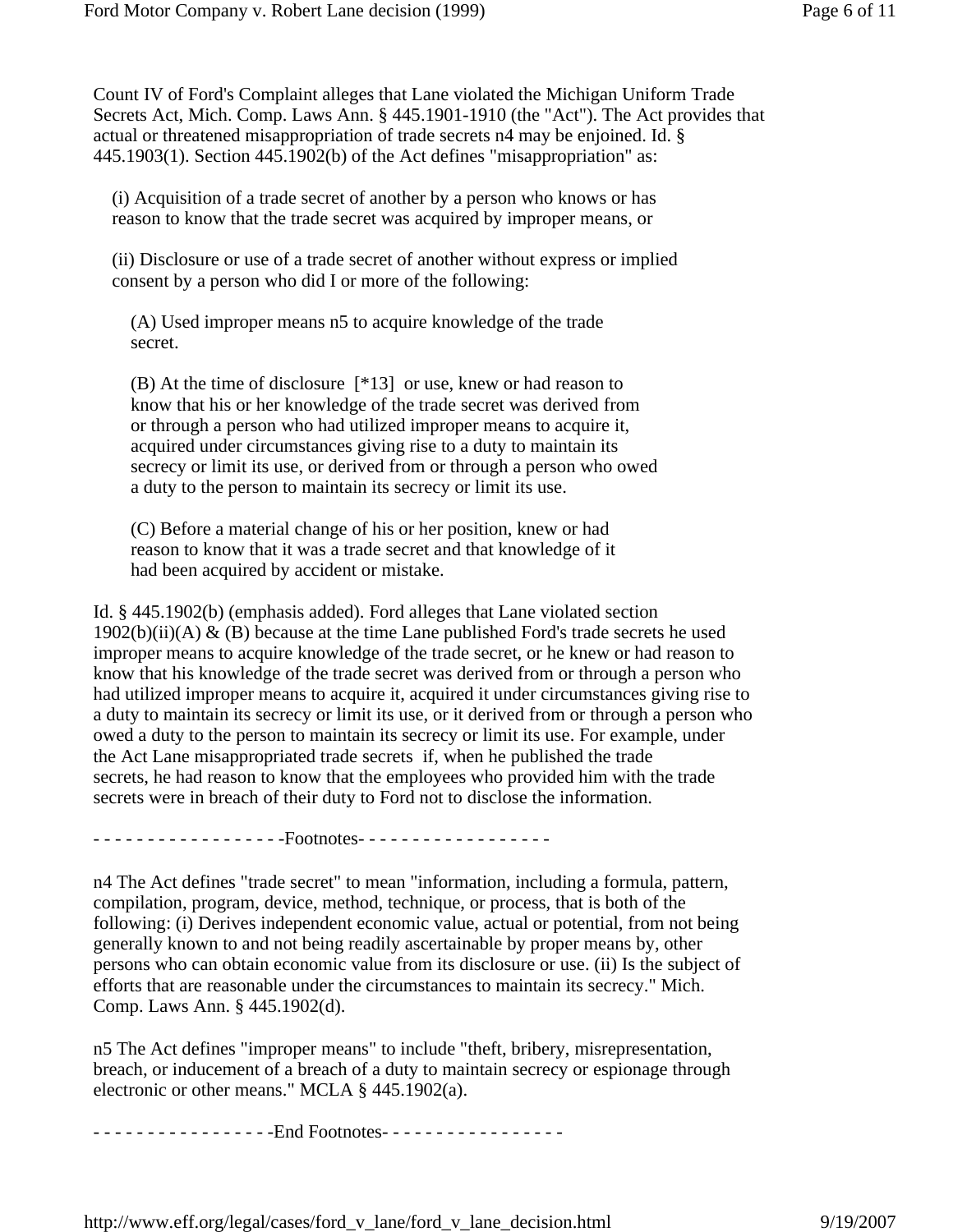Although Ford has presented evidence to establish that Lane is likely to have violated the Michigan Uniform Trade Secrets Act, the Act's authorization of an injunction violates the prior restraint doctrine and the First Amendment as applied under these circumstances. n6

- - - - - - - - - - - - - - - - - -Footnotes- - - - - - - - - - - - - - - - - -

n6 The Michigan Uniform Trade Secrets Act is not unconstitutional on its face, as an injunction may issue against one who plans to reveal a trade secret in violation of an employment contract or in breach of a fiduciary duty. Use of trade secrets in violation of a confidentiality agreement or in breach of a fiduciary duty is not protected by the First Amendment. Cherne Industrial, Inc. v. Grounds & Assoc., Inc., 278 N.W.2d 81, 94 (Minn. 1979); American Motors Corp. v. Huffstutler, 61 Ohio St. 3d 343, 575 N.E.2d 116, 120 (Ohio 1991). See Snepp v. United States, 444 U.S. 507, 62 L. Ed. 2d 704, 100 S. Ct. 763 (1980) (where former CIA agent was bound by confidentiality agreement, Court affirmed injunction against agent's publication of nonclassified material without prior CIA approval and imposed constructive trust on proceeds derived from publication); Cohen v. Cowles Media Co., 501 U.S. 663, 115 L. Ed. 2d 586, 111 S. Ct. 2513 (1991) (First Amendment bar on punishment of speech did not prohibit confidential source from recovering damages for publisher's breach of confidentiality agreement in violation of law regarding promissory estoppel). Note also that the Act permits monetary recovery. Mich. Comp. Laws Ann. § 445.1904.

- - - - - - - - - - - - - - - - - End Footnotes - - - - - - - - - - - - - - - - -

The First Amendment protects freedom of speech and freedom of the press by providing, "Congress shall make no law . . . abridging the freedom of speech, or of the press. . . . " n7 The First Amendment applies to speech on the Internet. Reno v. American Civil Liberties Union, 521 U.S. 844, 117 S. Ct. 2329, 138 L. Ed. 2d 874 (1997). The primary purpose of the guarantee of freedom of the press is to prevent prior restraints on publication. Near v. Minnesota, 283 U.S. 697, 713, 75 L. Ed. 1357, 51 S. Ct. 625 (1931). Even a temporary restraint on pure speech is improper absent the "most compelling circumstances." In the Matter of Providence Journal Co., 820 F.2d 1342, 1351 (1st Cir. 1986).

- - - - - - - - - - - - - - - - - - Footnotes - - - - - - - - - - - - - - - - - -

n7 The First Amendment applies to the States via the Fourteenth Amendment. Near v. Minnesota, 283 U.S. 697, 707, 75 L. Ed. 1357, 51 S. Ct. 625 (1931).

- - - - - - - - - - - - - - - - - - End Footnotes - - - - - - - - - - - - - - - - -

In the seminal case on prior restraints, Near v. Minnesota, the defendant was the publisher of "The Saturday Press," a newspaper containing anti-semitic articles which were critical of local officials. Applying a state statute which authorized an injunction of "malicious, scandalous, and defamatory" publications, the district court issued a permanent injunction against the defendant. The state supreme court affirmed the injunction, and the publisher appealed to the U.S. Supreme Court. The Court reversed, finding that the state statute violated freedom of the press because it was the "essence of censorship." 283 U.S. at 713. The Near Court explained that prior restraints may be issued only in rare and extraordinary circumstances, such as when necessary to prevent the publication of troop movements during time of war, to prevent the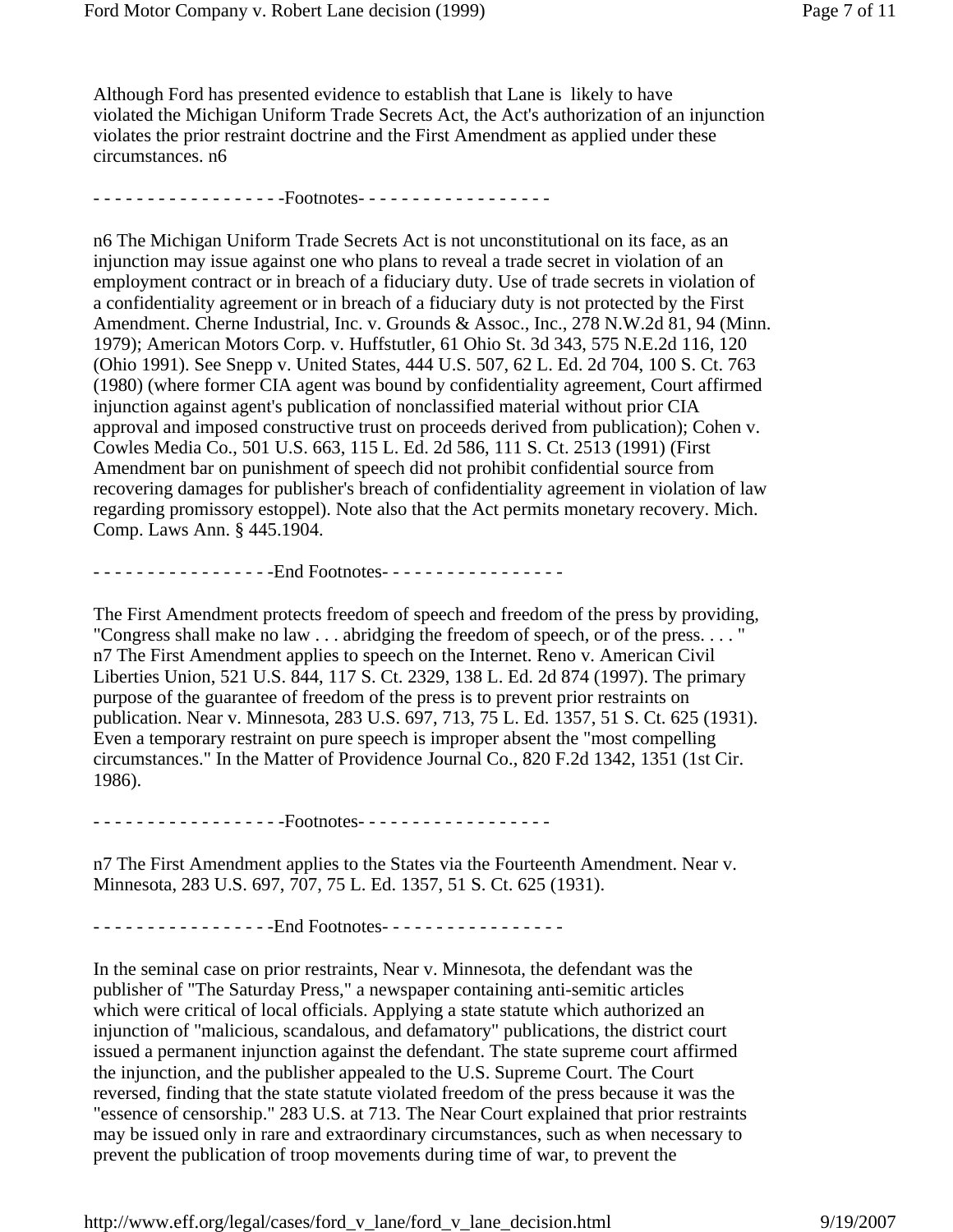publication of obscene material, and to prevent the overthrow of the government. Id. at 716.

Although the prohibition against prior restraints is by no means absolute, the gagging of publication has been considered acceptable only in "exceptional cases." Even where questions of allegedly urgent national security, or competing constitutional interests, are concerned, we have imposed this "most extraordinary remedy" only where the evil that would result from the reportage is both great and certain and cannot be militated by less intrusive measures.

#### CBS v. Davis, 510 U.S. 1315, 1317, 127 L. Ed. 2d 358, 114 S. Ct. 912 (1994).

The broad parameters of the prior restraint doctrine were further explained in the Pentagon Papers case, New York Times Co. v. United States, 403 U.S. 713, 29 L. Ed. 2d 822, 91 S. Ct. 2140 (1971). There, the federal government sought to enjoin The New York Times and The Washington Post from publishing a classified study on U.S. policy-making in Vietnam. The Vietnam conflict was ongoing, and the government argued that the publication of the classified information might damage the national interest. The Court observed that, because any prior restraint on speech is presumptively invalid under the First Amendment, the government bore a heavy burden of showing a justification for the restraint. Finding that the government had not met its burden, the Court denied the injunction. Id. at 714. n8 The government failed to demonstrate that the injury to the national interest was both great and certain to occur. 403 U.S. at 730 (Stewart, J., concurring); 403 U.S. at 731 (White, J., concurring).

- - - - - - - - - - - - - - - - - -Footnotes- - - - - - - - - - - - - - - - - -

n8 The Supreme Court decided New York Times in nine separated opinions, by a six to three majority: Justices Black and Douglas maintained that prior restraints could never be valid; Justices Brennan, White, Stewart, and Marshall maintained that there could be prior restraints in some cases, but not in the one at hand; Justices Burger, Harlan, and Blackmun dissented, arguing that a prior restraint of the publication of classified material was valid.

- - - - - - - - - - - - - - - - - - End Footnotes - - - - - - - - - - - - - - - - -

The Sixth Circuit has recently applied the prior restraint doctrine to overturn an injunction against the publication of trade secrets and other confidential material in Procter & Gamble Co. v. Bankers Trust Co., 78 F.3d 219 (6th Cir. 1996). Procter & Gamble and Bankers Trust were parties to civil litigation and had stipulated to the entry of a protective order, which prohibited disclosure of trade secrets and other confidential documents obtained during the discovery process. A journalist from Business Week magazine obtained some of those documents. Procter & Gamble and Bankers Trust sought an injunction prohibiting Business Week from publishing or disclosing any information contained in the documents. The district court held an evidentiary hearing and found that Business Week had knowingly violated the protective order by obtaining the documents. The district court therefore enjoined Business Week from using the confidential materials it had obtained unlawfully.

Business Week appealed. In reversing the district court, the Sixth Circuit held that Business Week's planned publication of the documents did not constitute a grave threat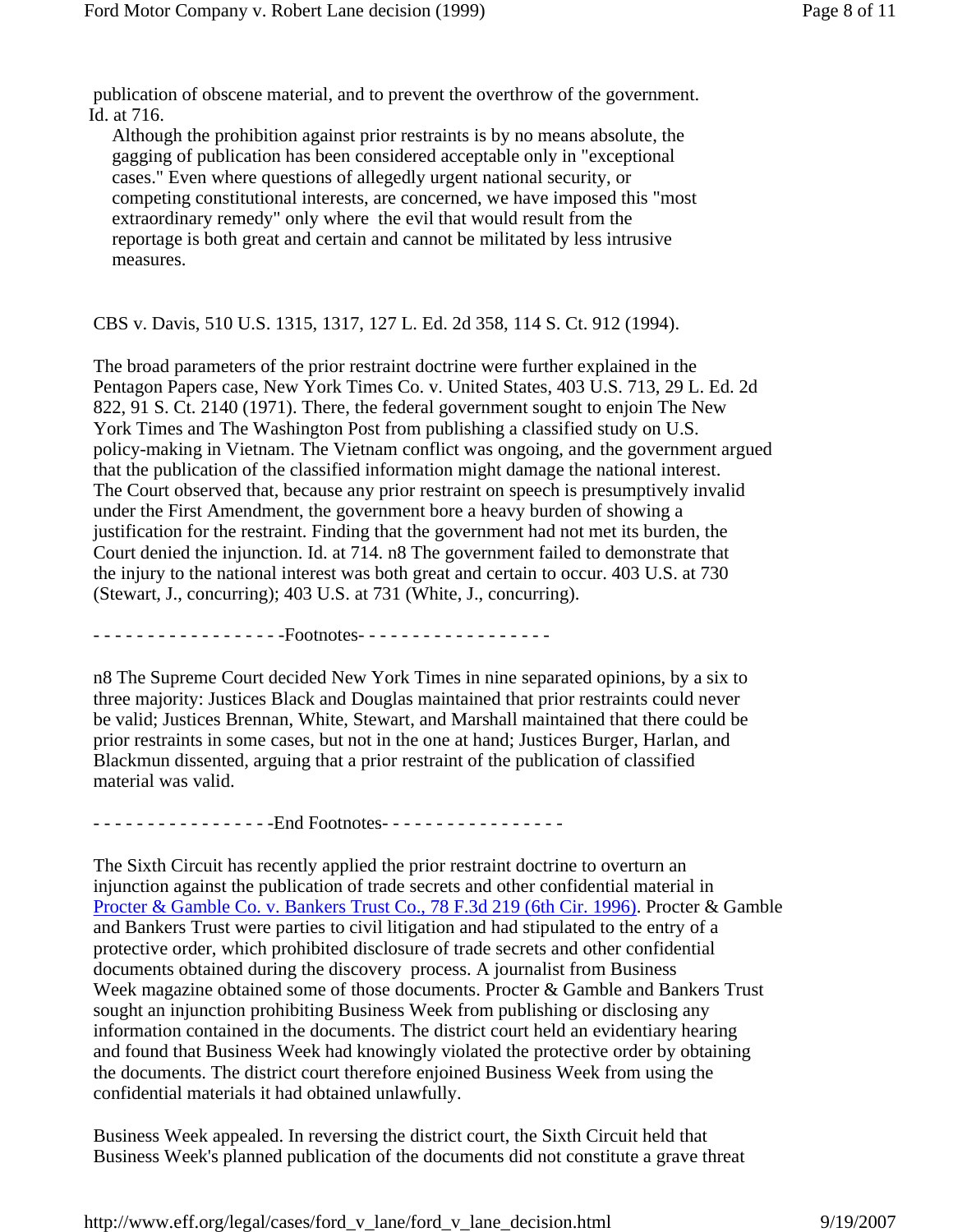to a critical government interest or to a constitutional right sufficient to justify a prior restraint. To justify a prior restraint on pure speech, "publication must threaten an interest more fundamental than the First Amendment itself." Id. at 227. n9 The court found that Procter & Gamble and Bankers Trusts' commercial interest in the confidential documents was insufficient to justify an injunction. "The private litigants' interest in protecting their vanity or their commercial self interest simply does not qualify as grounds for imposing a prior restraint." 78 F.3d at 225. Further, the court held that Business Week's allegedly improper conduct in obtaining the documents did not justify imposing a prior restraint, n10 and that the district court was misguided when it inquired into the issue, stating, "The [district] court inquired painstakingly into how Business Week obtained the documents and whether or not its personnel had been aware that they were sealed. While these might be appropriate lines of inquiry for a contempt proceeding or a criminal prosecution, they are not appropriate bases for issuing a prior restraint." Id.

- - - - - - - - - - - - - - - - - -Footnotes- - - - - - - - - - - - - - - - - -

n9 Ford has also argued that Lane's publication of Ford documents on his website is II commercial speech,'' because he stated that he was planning to offer Ford blueprints for sale, he advised Ford that he was going to convert "blueovalnews.com" to a fee-paid subscription website, and he had a link which stated "advertise on us." Affidavits of Nancy Oatley and Donald Aiken. The Supreme Court has held that the Constitution accords less protection to commercial speech than to other constitutionally safeguarded forms of expression. Bolger v. Youngs Drug Products Corp., 463 U.S. 60, 77 L. Ed. 2d 469, 103 S. Ct. 2875(1983). The factors cited by Ford, however, do not convert Lane's website into commercial speech, the core notion of which is "speech which does 'no more than propose a commercial transaction."' Id. at 66. With reference to the factors cited in Bolger, Id. at 66-67, there was no evidence submitted of advertising ever actually done on the website, no evidence submitted of a specific product offered for sale, and no evidence submitted that Lane's motivation in publishing his website was in fact economic.

n10 In some circumstances, the Supreme Court has held that the conduct of the publisher is a relevant consideration when considering whether to uphold First Amendment rights. "The right to speak and publish does not carry with it the unrestrained right to gather information." Seattle Times Co. v. Rhinehart, 467 U.S. 20, 32, 81 L. Ed. 2d 17, 104 S. Ct. 2199 (1984) (citing Zemel v. Rusk, 381 U.S. 1, 16-17, 14 L. Ed. 2d 179, 85 S. Ct. 1271 (1965)). See also Cohen v. Cowles Media Co., 501 U.S. 663, 115 L. Ed. 2d 586, 111 S. Ct. 2513 (1991).

- - - - - - - - - - - - - - - - - - End Footnotes - - - - - - - - - - - - - - - - -

Although there are distinctions one can draw between the case brought by Ford and the existing precedent on prior restraint, those distinctions are defeated by the strength of the First Amendment. While it may be true that Ford's trade secrets here are more competitive in nature and more carefully protected than those at issue in Procter & Gamble, they are certainly not more volatile than those at issue in the Pentagon Papers case. While it may be true that publication on the Internet is subject to fewer editorial restraints than The New York Times, Business Week, or The Washington Post, the material here is not more inflammatory than the anti-semitic tabloid at issue in Near. And while the reach and power of the Internet raises serious legal implications, nothing in our jurisprudence suggests that the First Amendment is circumscribed by the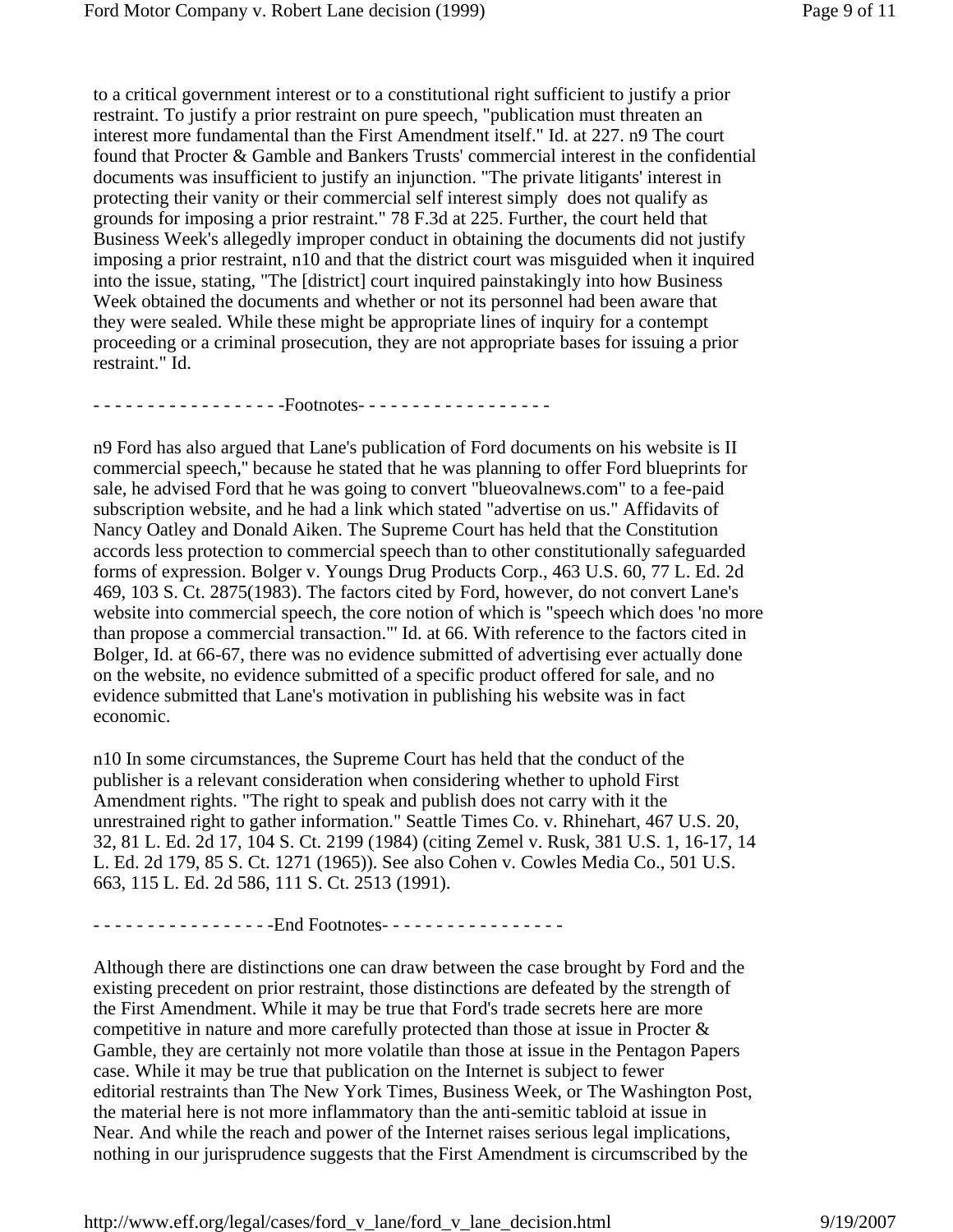size of the publisher or his audience.

The more troubling aspect of this case is whether Lane utilized the power of the Internet to extort concessions or privileges from Ford, by threatening to sell blueprints or other confidential documents. It is apparent from Lane's October 30, 1998 letter that he threatened Ford with the release of sensitive photographs when Ford first blocked his access to Ford's press release website, and that Lane raised the stakes and published more highly confidential documents in response to Ford's announcement of legal action. He also threatened in the October 30 letter to solicit trade secret material from Ford employees, although no evidence was submitted to establish that he actually did so, and Lane has since testified that he does not know the identity of anyone who provided him with documents. Finally, although the documents he published in July, having to do with problems in Mustang engines and with Ford's approach to emission standards, do address issues of public concern, the documents published more recently appear to be design and product information more useful to Ford's competitors -- published for the purpose of flexing First Amendment muscle. Although the Sixth Circuit in Procter & Gamble has held that a defendant's improper conduct in obtaining confidential information does not justify a prior restraint, the legal system may yet provide redress through criminal prosecution, if such is found to be warranted by the underlying facts.

With respect to this proceeding, however, this Court is bound by existing precedent, and, under the broad holdings of the Pentagon Papers case and Procter & Gamble, may not enjoin Lane's publication of Ford's trade secrets and other internal documents. In the absence of a confidentiality agreement or fiduciary duty between the parties, Ford's commercial interest in its trade secrets and Lane's alleged improper conduct in obtaining the trade secrets are not grounds for issuing a prior restraint. Procter & Gamble, 78 F.3d at 225. Accordingly, Ford's request for preliminary injunction of Lane's using, copying, or disclosing Ford's internal documents must be DENIED.

#### **B. Trademark Infringement**

Ford also seeks a preliminary injunction against Lane's use of its logo and trademark, which were prominently featured on Lane's website. Recent editions of blueovalnews.com do not utilize any Ford trademarks or logos, even though Lane was not enjoined from using them by the Temporary Restraining Order. Since Lane appears to have voluntarily desisted from using Ford's trademarks, Ford's motion for a preliminary injunction on this issue is DENIED WITHOUT PREJUDICE as moot.

# **IV. Conclusion**

The last century has seen substantial advances in communications, of which the Internet is only the most recent development. Each new medium, as it was introduced, changed the balance of power in the constitutional equation involving the First Amendment. Every advance in mass communication has enhanced the immediate and widespread dissemination of information, often resulting in great potential for immediate and irreparable harm. With the Internet, significant leverage is gained by the gadfly, who has no editor looking over his shoulder and no professional ethics to constrain him. Technology blurs the traditional identities of David and Goliath. Notwithstanding such technological changes, however, the Courts have steadfastly held that the First Amendment does not permit the prior restraint of speech by way of injunction, even in circumstances where the disclosure threatens vital economic interests.